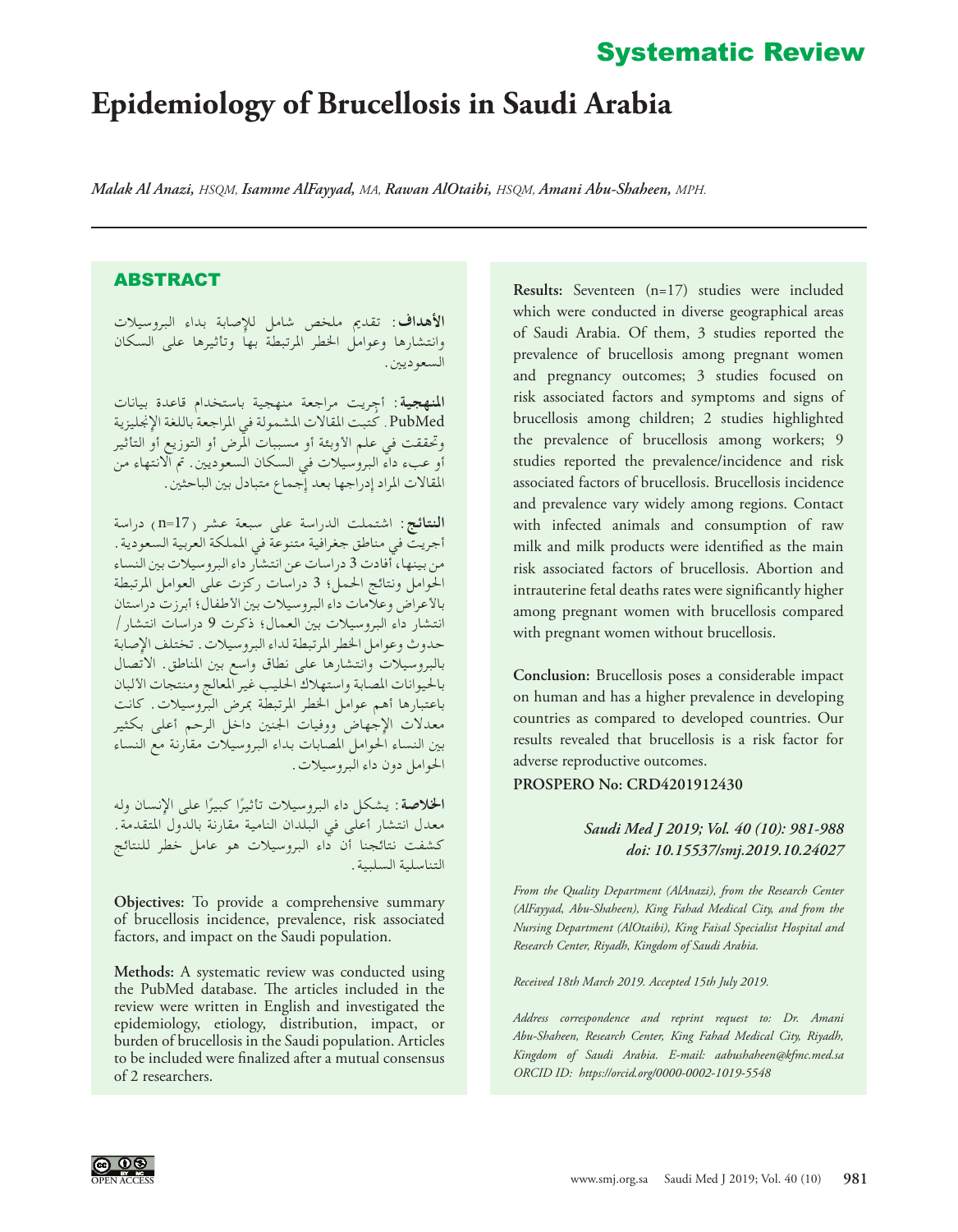$\mathbf{B}$  rucellosis is one of the common bacterial zoonotic infections worldwide, and it poses a major threat to have a major shown and animal bookh  $\frac{1}{2}$  *Buusella* at the geographical human and animal health.<sup>[1](#page-6-0)</sup> *Brucella spp*. is responsible for causing brucellosis. Due to its contagious nature and impact on human health, it is considered as a biological agent[.2](#page-6-1) In Sub-Saharan Africa, brucellosis infects over 500,000 humans annually.[3](#page-6-2) However, lack of reporting and misdiagnosis with other diseases is responsible for its inaccurate incidence[.3](#page-6-2) Moreover, the socio-demographic profile of the population and the strength of the country's brucellosis eradication program leads to diversity in brucellosis incidence.

An epidemiological study conducted in Uganda also highlighted that the prevalence and incidence of brucellosis are not clearly understood[.4](#page-6-3) Though the disease is prevalent all over the globe, the major regions for the public health concern are the Mediterranean region, the Middle East, Africa, and Latin America.<sup>[3,](#page-6-2)[5](#page-6-4)</sup>

Human brucellosis is life-threatening and its clinical presentation includes non-specific symptoms such as intermittent fever, weight loss, depression, hepatomegaly, splenomegaly joint pain.[6](#page-6-5) Also, brucellosis leads to financial burden due to loss of normal daily activities<sup>7</sup> and there is a loss of animal production as well.<sup>8</sup> An animal disease evaluation in Kenya listed brucellosis as one of the top 10 factors that affect the lives of the poor.[9](#page-6-8)

Transmission of brucellosis in humans is either by direct or indirect contact with infected animals or with the consumption of contaminated foods.[10](#page-6-9) Unpasteurized dairy products from infected animals are considered as a source of public infection in developing countries as limited infrastructure for disease control was available.<sup>11</sup> For meat packaging industry workers, contaminated carcasses are the major source of infection.<sup>[11](#page-6-10)</sup> According to veterinarians, contamination while supporting births in infected livestock and unintentional vaccine exposure are also responsible for obtaining brucellosis[.12](#page-6-11)

Also, the transmission is being remarkably affected by the contact with infected products of aborted animals,[12](#page-6-11) in addition clinical laboratories and abattoirs have reported airborne transmission of bacteria to humans.<sup>13</sup> Due to the traditional practice of consuming raw milk primarily from sheep and camel in Saudi Arabia, the main causative factors are unpasteurized

**Disclosure**. Authors have no conflict of interests, and the work was not supported or funded by any drug company.

raw milk consumption and contact with the infected animals.[14-](#page-6-13)[16](#page-6-14)

One of the most frequently reported diseases in Saudi Arabia is human brucellosis, especially in Riyadh city[.13-](#page-6-12)[15](#page-6-15),[17](#page-6-16)[-20](#page-6-17) Numerous studies have been conducted on brucellosis in different regions of Saudi Arabia.[13](#page-6-12)[-15,](#page-6-15)[20-](#page-6-17)[23](#page-6-18) However, the threat of brucellosis to humans has expanded as no systematic review has been conducted to assess the epidemiology of brucellosis in Saudi Arabia. To evaluate the extent of the disease and to identify the current knowledge on brucellosis in the Saudi population, this review aims to provide a comprehensive overview of brucellosis incidence, prevalence, risk associated factors, and its effects. To avoid future brucellosis epidemics, this review also identifies areas where research is sorely required.

Methods. Relevant papers published until March 2016 were searched online using PubMed. The following keywords were used in the search approach: "brucellosis," "*Brucella*," "epidemiology," "prevalence," "incidence," "risk," "impact," and "Saudi Arabia". All the relevant articles, except interventional studies and case reports/series which focused on brucellosis's epidemiology, etiology, distribution, impact or burden on Saudi people and were written in English were included in the review.

After conducting the online search, 51 articles were identified. The post-abstract screening were<br>classified into 2 segments: i) relevant articles classified into 2 segments: i) relevant articles (which focused on human brucellosis infection); and ii) irrelevant articles (which were related to non-human brucellosis or which were out of scope of the current review, such as articles on brucellosis genetic behavior, the laboratory diagnostic tests associated with the screening of human brucellosis, as well as the experimental studies on animal models). The articles were further analyzed by screening their full text versions. This involved 2 reviewers who assessed each article and confirmed if they were relevant or irrelevant for the study. In case of classification related discrepancies, discussion was conducted for resolution.

Furthermore, the relevant articles were classified as following frequency studies: a) Prevalence studies which included definite study population: setting and outcome. For example, to identify study population as seropositive for brucellosis. b) Incidence studies which indicated the time period of observation: included study population size, setting, and outcome. For example, the number of new brucellosis cases per population at risk per time period.

Articles to be included in the study were finalized after the mutual consensus of 2 reviewers. Newcastle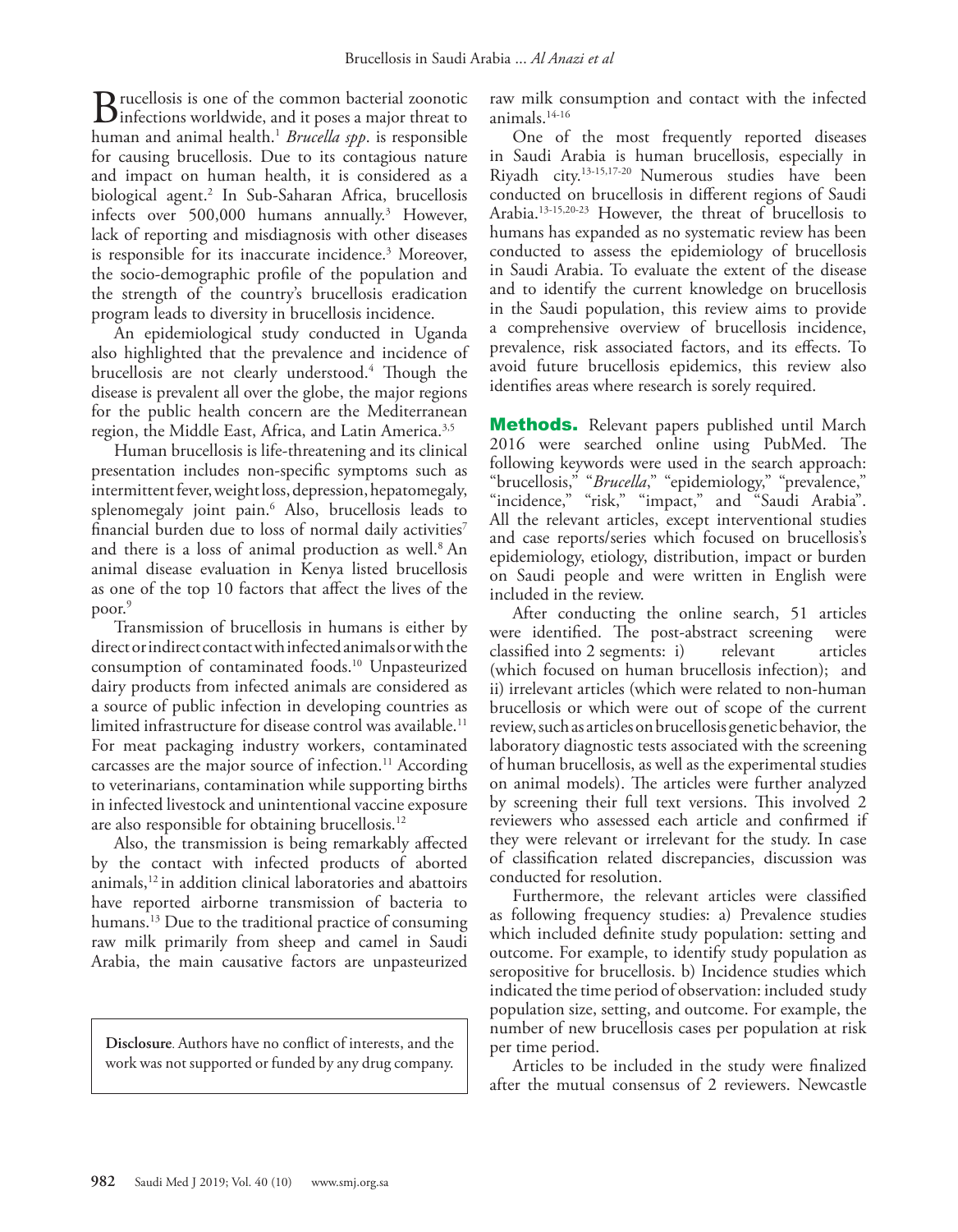Ottawa scale for case-control and cohort study was used to assess the quality as well as the risk of bias of the included studies.

**Results.** After the mutual consensus of the researchers, 17 articles met the inclusion criteria with publication dates ranging between 1984 and 2011 (**Figure 1**). According to Newcastle Ottawa scale, most of the studies included scored from medium to lower bias. The studies included were conducted in a variety of geographical areas in Saudi Arabia. Of the 17 articles, 3 studies reported the prevalence of brucellosis among pregnant women and pregnancy outcomes. Likewise, 3 studies reported the risk associated factors and symptoms and signs of brucellosis among children. Moreover, 2 studies reported the prevalence of brucellosis among workers, while 9 studies reported the prevalence/incidence and risk associated factors of brucellosis (**Table 1**).

*Prevalence/incidence, risk associated factors, signs, and symptoms of brucellosis.* Aloufi et al<sup>21</sup> described the trend of human brucellosis disease in Saudi Arabia between 2004 and 2012 in 37,477 reported cases during this period. The study reported a significant decrease in the incidence risk from 22.9 in 2004 to 12.5 in 2012. Fallatah et al<sup>[22](#page-6-20)</sup> conducted a study on 159 brucellosis patients and >1:160 *Brucella* titer patients. Fever was observed in 126 (79.2%) patients; joint pain in 112 (70.4%); and bone pain in 77 (48.4%) patients. In addition, abdominal pain in 18 patients (11.3%), vomiting in  $9(5.7\%)$ , anorexia in  $6(3.8\%)$ ; splenomegaly in 6 (3.8%), hepatomegaly and lymphadenopathy in 2 (1.3%) patients were also observed. In 1984, Talukder et al<sup>[23](#page-6-18)</sup> reported an estimated prevalence of brucellosis at the Armed Forces Hospital, Riyadh, Kingdom of Saudi Arabia of 1733 patients, of this 153 (8.8%) cases were positive. Another study conducted in 1997 by Elbeltagy<sup>24</sup> in Tabuk province, Saudi Arabia of 137 cases estimated brucellosis prevalence as 34 in 100,000 people with the mean (SD) age of 33.8 (13.9) years and male:female ratio of 1.8:1. There were 63.5% cases residing in rural areas, 58.4% retained livestock at home, 27% worked on farms and with livestock and 88.3% reported ingestion of raw milk in past. *Brucella melitensis* was the most common infecting agent followed by *Brucella abortus,* and *Brucella suis*. Cases of splenomegaly in 25.5% and hepatomegaly in 22.6% were reported.<sup>[24](#page-6-21)</sup> Likewise, Malik<sup>10</sup> assessed 104 Saudi patients and reported the most common symptoms as fever in 100%, sweating in 96.2%, headache in 76.9%, joint pain in 76.9%, and backache in 73.1% cases. Fever (96.2%), splenomegaly (42.3%), hepatomegaly (46.2%), spine tenderness (30.8%), arthritis (26.9%) and lymphadenopathy (19.2%) were the some of the physical findings.

Symptoms including mild anemia, leukopenia, and relative lymphocytosis commonly observed among the study participants. A significant factor in disease transmission was ingestion of raw milk (84.6%), followed by occupational contact with animals in 73%, and raw liver consumption in 63.3%.[10](#page-6-9)



Figure 1 - Flow chart of the literature review search.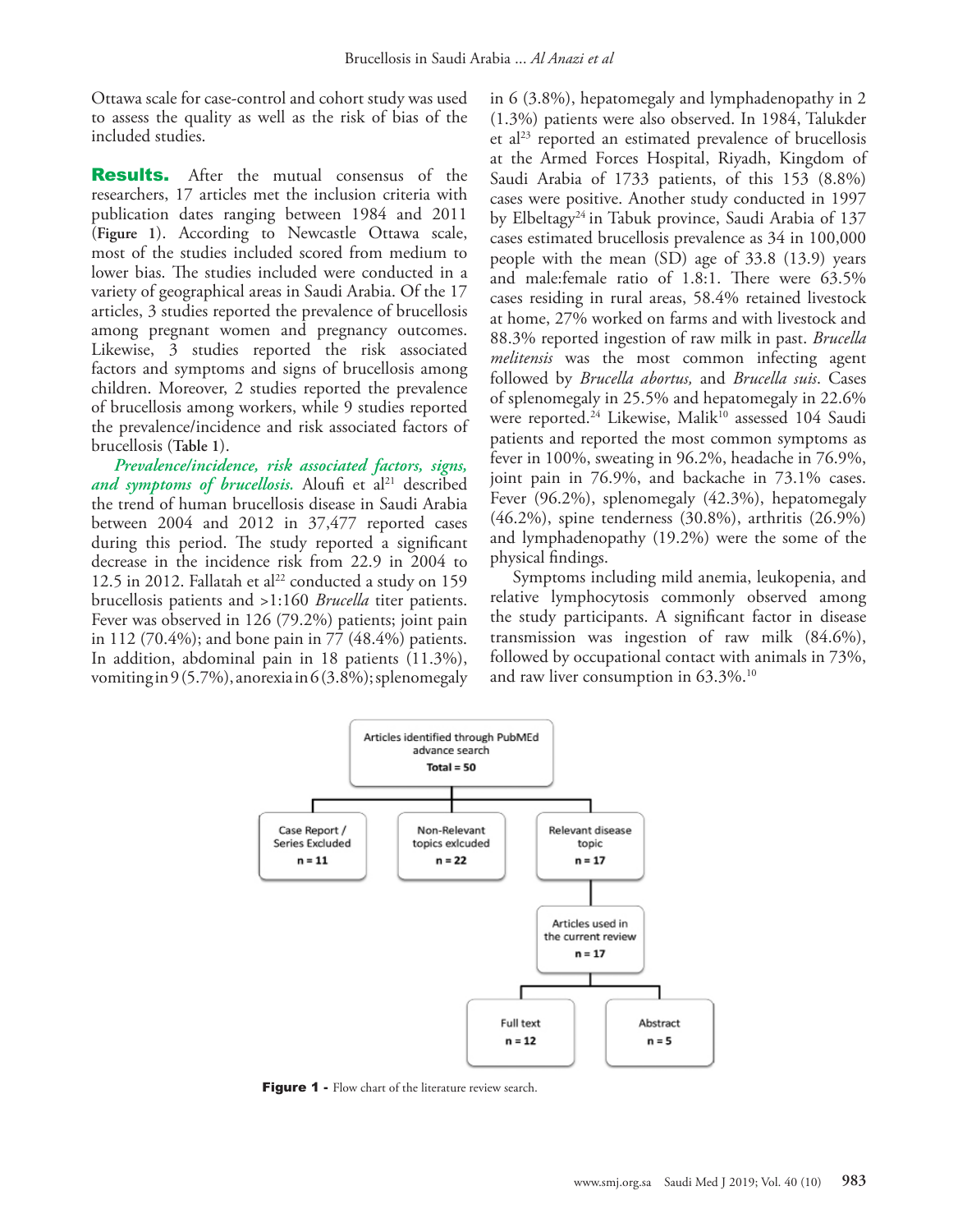|  |  | <b>Table 1</b> - The summary of studies involved in the systematic review. |  |  |  |  |  |
|--|--|----------------------------------------------------------------------------|--|--|--|--|--|
|--|--|----------------------------------------------------------------------------|--|--|--|--|--|

| Study                                                                                                               | Sample size                                                                                                 | Study setting                 | Year of data<br>collection | Prevalence/<br>incidence | Other findings                                                                                                                                                                                                                                                                                                                         |  |  |  |  |  |
|---------------------------------------------------------------------------------------------------------------------|-------------------------------------------------------------------------------------------------------------|-------------------------------|----------------------------|--------------------------|----------------------------------------------------------------------------------------------------------------------------------------------------------------------------------------------------------------------------------------------------------------------------------------------------------------------------------------|--|--|--|--|--|
| Prevalence/incidence, risk associated factors, signs, and symptoms of brucellosis                                   |                                                                                                             |                               |                            |                          |                                                                                                                                                                                                                                                                                                                                        |  |  |  |  |  |
| Talukder et al, <sup>23</sup> 1984                                                                                  | 1733 patient                                                                                                | Hospital                      | 1984                       | 8.8%                     | The result of 1733 patients sera tested revealed that 153 (8.8%) were<br>positive.                                                                                                                                                                                                                                                     |  |  |  |  |  |
| Cooper, <sup>27</sup> 1991                                                                                          | 300 individuals 150 cases with<br>brucellosis<br>150 controls                                               | Hospital                      | 1988                       |                          | Notable increase in brucellosis with increasing age and a higher<br>incidence amongst women than men in some age groups.<br>There was a seasonal variation in the occurrence of brucellosis.                                                                                                                                           |  |  |  |  |  |
| Sadat et al, <sup>28</sup> 1991                                                                                     | 173 patients with a backache<br>and a history of ingestion of<br>raw milk                                   | Hospital                      | 1990                       | 12.1%                    | Twenty-one patients are suffering from Brucella spondylitis.<br>Out of 21 patients, 14 (67%) presented with acute signs and symptoms<br>of <i>B.</i> spondylitis.                                                                                                                                                                      |  |  |  |  |  |
| Cooper, <sup>26</sup> 1992                                                                                          | 300 individuals 150 cases with<br>brucellosis<br>150 controls                                               | Hospital                      | 1988                       |                          | There was a statistically significant effect of direct contact after allowing<br>for indirect contact (OR= $1.77$ , $p<0.05$ ).<br>When food types were examined, a significant effect was noted for<br>buttermilk (OR=3.06, $p<0.05$ ) and a significant and greater effect were<br>noted for milk (OR=3.82, $p<0.001$ ).             |  |  |  |  |  |
| Albula, <sup>25</sup> 1995                                                                                          | 4794 subjects                                                                                               | Household                     |                            | 2.3%                     | Direct contact with infected animals and consumption of raw milk and<br>milk products were identified as the main risk associated factors                                                                                                                                                                                              |  |  |  |  |  |
| Malik, <sup>10</sup> 1997                                                                                           | 104 cases of brucellosis                                                                                    | Hospital                      | 1986-1989                  |                          | Raw milk ingestion was an important factor in disease transmission<br>(84.6%), followed by close animal contact (73%) and raw liver<br>consumption (63.3%).                                                                                                                                                                            |  |  |  |  |  |
| Elbeltagy, <sup>24</sup> 2001                                                                                       | 137 cases of brucellosis                                                                                    |                               |                            | 34/100 000               | There were 63.5% of cases residue in a rural area, approximately 58%<br>kept animals at home, 27% worked with animals or farms. Moreover,<br>a history of raw milk ingestion was reported 88.3% of the study                                                                                                                           |  |  |  |  |  |
|                                                                                                                     |                                                                                                             | Hospital                      | 1997                       |                          | participants.<br>The most common infecting agents were Brucella melitensis, Brucella<br>abortus, and Brucella suis.                                                                                                                                                                                                                    |  |  |  |  |  |
| Fallatah et al, <sup>22</sup> 2005                                                                                  | 159 cases of brucellosis                                                                                    |                               | 1995-2001                  |                          | One hundred and 59 patients had a diagnostic label of brucellosis and a<br>brucella titer of $>1:160$ .<br>They recorded abdominal pain in 18 patients (11.3%) vomiting                                                                                                                                                                |  |  |  |  |  |
| Aloufi et al, <sup>21</sup> 2016                                                                                    | 37,477 cases                                                                                                | Saudi<br>National<br>Registry | 2004-2012                  | 22.9-12.5                | in 9 (5.7%) and anorexia in 6 (3.8%); splenomegaly in 6 (3.8%),<br>hepatomegaly and lymphadenopathy in 2 (1.3%) patients.<br>The IRs significantly decreased from 22.9 in 2004 [95% confidence<br>interval (CI) = 22.3, 23.5] to 12.5 in 2012 (95% CI= 12.1, 13).<br>Young, male Saudi citizens living in highly endemic areas were at |  |  |  |  |  |
| greatest risk of acquiring brucellosis.<br>The incidence of brucellosis among pregnant women and pregnancy outcomes |                                                                                                             |                               |                            |                          |                                                                                                                                                                                                                                                                                                                                        |  |  |  |  |  |
| Sharif et al, <sup>31</sup> 1990                                                                                    |                                                                                                             |                               |                            |                          | Of the 513 women who were tested, 18 (3.5%) have a positive titer.                                                                                                                                                                                                                                                                     |  |  |  |  |  |
|                                                                                                                     | 537 pregnant women                                                                                          | Hospital                      |                            |                          | Of 24 patients in whom the test was carried out because of symptoms<br>suggestive of brucellosis, all were positive.                                                                                                                                                                                                                   |  |  |  |  |  |
| Khan et al, $30\,2001$                                                                                              | 92 pregnant women<br>with acute brucellosis                                                                 | Hospital                      | 1983-1995                  | 1.3/1000                 | Overall, 43% of pregnant women with acute brucellosis had<br>spontaneous abortions during the first or second trimester, and 2% had<br>intrauterine fetal deaths in the third trimester.                                                                                                                                               |  |  |  |  |  |
| Elshamy et al, <sup>29</sup> 2008                                                                                   | Groups:<br>55 pregnant women positive<br>for <i>Brucella</i> antibodies<br>395 matched pregnant<br>controls | Hospital and<br>Clinic        | 2005-2007                  |                          | A statistically significant difference was found in abortion and<br>intrauterine fetal death rates.<br>No statistically significant difference was found in the preterm labor<br>rates between the pregnant women with positive brucellosis antibodies<br>and control groups.                                                          |  |  |  |  |  |
|                                                                                                                     | Risk associated factors, signs, and symptoms of brucellosis among children                                  |                               |                            |                          |                                                                                                                                                                                                                                                                                                                                        |  |  |  |  |  |
| Al-Eissa et al, <sup>19</sup> 1990                                                                                  | 102 children with brucellosis                                                                               | Hospital                      | 1990                       |                          | The most source of infection was the consumption of raw milk (80%)<br>patients.                                                                                                                                                                                                                                                        |  |  |  |  |  |
| Benjamin et al, <sup>33</sup> 1992                                                                                  | 157 children with brucellosis                                                                               | Hospital                      | 1991                       |                          | The common symptoms were fever, arthralgia, malaise, weight loss,<br>arthritis, hepatosplenomegaly, and lymphadenopathy.<br>Approximately 22% gave a history of animal contact or ingesting raw<br>milk, milk products, or raw liver.                                                                                                  |  |  |  |  |  |
| AlShaalan et al, <sup>34</sup> 2002                                                                                 | 115 with brucellosis                                                                                        |                               |                            |                          | Three-quarters of the patients had an acute or subacute presentation<br>with diverse symptomatology<br>Consumption of unpasteurized milk mainly camel was the primary                                                                                                                                                                  |  |  |  |  |  |
|                                                                                                                     |                                                                                                             | Hospital                      | 1984-1995                  |                          | source of infection.<br>The clinical picture was dominated by arthritis 70%.                                                                                                                                                                                                                                                           |  |  |  |  |  |
| Prevalence of brucellosis among workers<br>AlSekait, <sup>32</sup> 1993                                             | 1200 abattoir workers                                                                                       | Abattoir                      | 1991                       | 4.0%                     | Brucellosis was common among butchers, veterinarians (8.9%), and                                                                                                                                                                                                                                                                       |  |  |  |  |  |
| Elsheikh et al, <sup>35</sup> 2011                                                                                  | 2 Groups:<br>540 healthy people                                                                             | Farms and                     |                            | $(2.2\%)$                | veterinary assistants (5.4%), and administrative personnel (1.1%).<br>The results of ELISA revealed that all healthy people samples were                                                                                                                                                                                               |  |  |  |  |  |
|                                                                                                                     | 900 patients                                                                                                | abattoir<br>Hospital          | 2009-2010                  | $(7.3\%)$                | negative for IgM antibodies, while 12 were positive for IgG antibodies.<br>Thirty of the feverish patient's samples were positive for IgM<br>antibodies, while 66 were positive for IgG antibodies.                                                                                                                                    |  |  |  |  |  |
| CI - confidence interval, OR -odds ration, IR - Interquartile range                                                 |                                                                                                             |                               |                            |                          |                                                                                                                                                                                                                                                                                                                                        |  |  |  |  |  |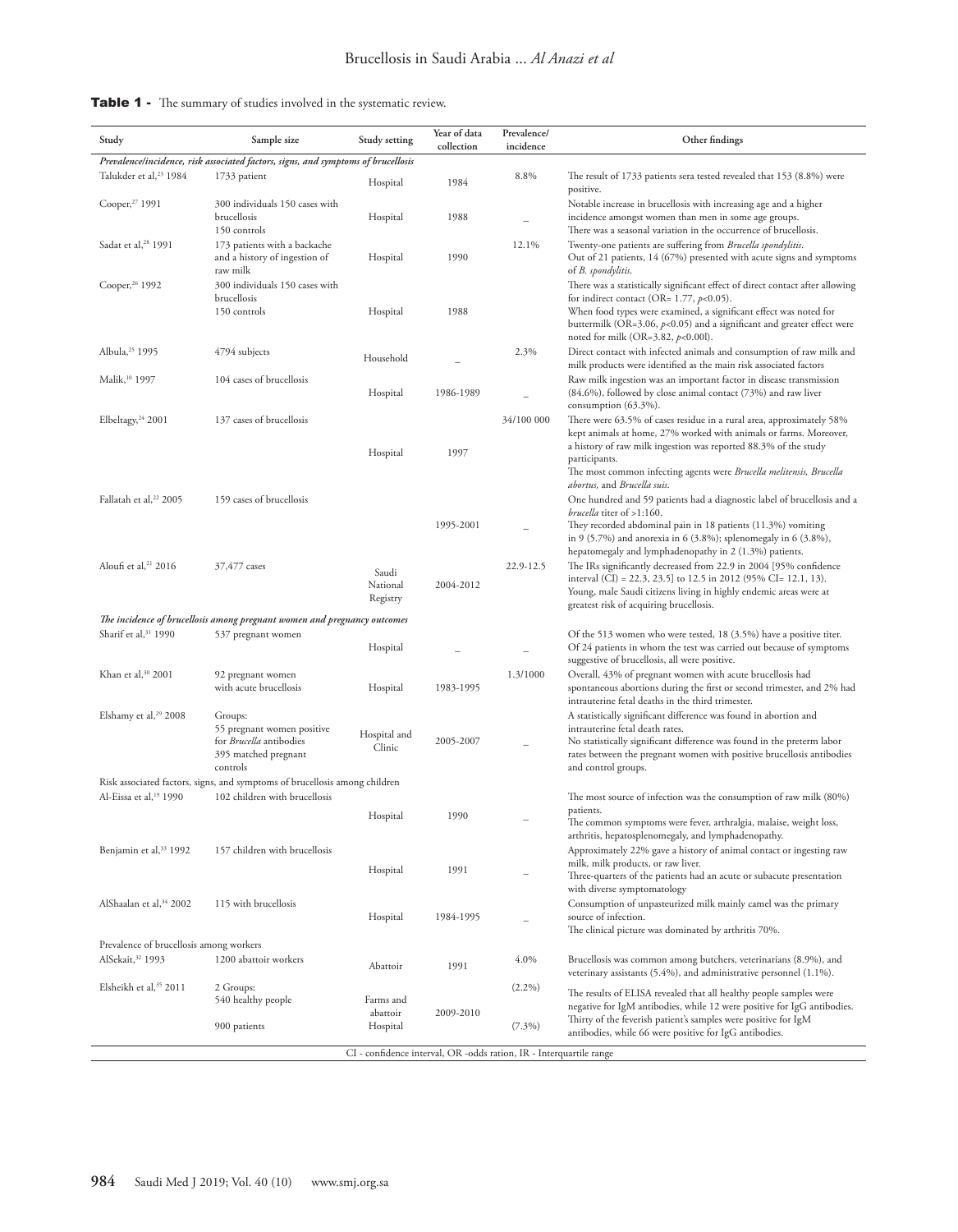A house-to-house survey was conducted to assess the nationwide prevalence of brucellosis and randomly collected 4900 subjects. The study reported serological evidence of exposure to *Brucella* antigen in 19.2% of southern region population and active disease in 2.3% population. Major risk factors associated were direct contact with infected animals and consumption of raw milk and milk products.<sup>[25](#page-6-33)</sup> Similarly, Cooper<sup>26</sup> reported consumption of unpasteurized dairy products as the main risk factor associated with brucellosis. When considering products from particular animal, intake of milk and Zaban (buttermilk) had higher risks than cheese or uncooked liver.

Cooper<sup>[27](#page-6-22)</sup> reported brucellosis to be more common among Saudi residents than immigrants. The study also reported a substantial rise in brucellosis with increasing age. Females of some age groups were more affected as compared to males. Moreover, the study revealed an impact of season on brucellosis as its occurrence was more commonly observed in spring and summer seasons.<sup>27</sup> Sadat et al<sup>28</sup> prospectively screened patients (n=173) with backache complaint and history of raw milk ingestion and reported 21 patients infected with *Brucella spondylitis*. Among 21 patients, 14 had severe signs and symptoms of *B. spondylitis* and 6 patients were hospitalized. A positive titer of *B. melitensis* and *B. abortus* were present in most patients.<sup>[28](#page-6-23)</sup>

*The incidence of brucellosis among pregnant women and pregnancy outcomes.* A prospective study on 450 pregnant women, conducted between August 2005 and December 2007, reported that incidence of brucellosis 12.2% among the study participant. Among them, the incidence of abortion was reported in 27.27% cases while the incidence of intrauterine fetal deaths was observed in 12.72% and preterm labor in 10.90% cases. Comparing women with a positive and negative titer, abortion and intrauterine fetal deaths rates had statistically significant difference while preterm labor rates had no significant difference.<sup>29</sup> Khan et al<sup>[30](#page-6-26)</sup> reported that the incidence of pregnancy and brucellosis was 1.3 cases/1000 delivered obstetrical discharges between 1983 and 1995. The rate of incidence of abortion in the first and second trimesters was 43%, and the rate of intrauterine fetal deaths in the third trimester was 2%.<sup>30</sup> A study conducted by Sharif et  $al<sup>31</sup>$  showed that among 513 women who were tested routinely, positive titer was found in 3.5% (n=18) patients. Among 24 patients in whom the test was performed as symptoms indicative of brucellosis, 100% were positive. Abortion incidence among pregnant women with *Brucella titres* <1:160 was 7.7% and in >1:160 was 17.6% (*p*>0.05)[.31](#page-6-25)

*Risk associated factors, signs and symptoms of brucellosis among children*. AlShaalan et al<sup>[32](#page-6-31)</sup> conducted a study on children to investigate signs and symptoms and the risk factors associated with brucellosis. Among the study participants, the intake of unpasteurized milk (camel) was the primary source of brucellosis. The majority (70%) of cases presented had arthritis, followed by 20% non-specific febrile illness without localizing signs and 10% febrile illness with rare presentations. Bacteremia was observed in 45% and in *B. melitensis*  was observed in 96% cases. Benjamin et al<sup>[33](#page-6-29)</sup> studied prospectively 157 brucellosis infected children at Abha, Saudi Arabia. History of animal contact or raw milk and milk products ingestion, or raw liver were found in approximately 92%. Acute or subacute presentation with diverse symptomatology was found in 75% of patients: fever in 100%, malaise in 91%, anorexia in 68%, cough in 20%, abdominal symptoms in 20%, and arthralgia in 25%. Some of the other common findings were hepatomegaly (31%), splenomegaly (55%), and lymphadenopathy (18%). Seven out of 16 (44%) patients were infected with *B. melitensis*.<sup>33</sup> Al-Eissa et al<sup>19</sup> also reported raw milk ingestion to be the main source of infection in 80% of the patients. Fever, arthralgia, malaise, weight loss, arthritis, hepatosplenomegaly, and lymphadenopathy were the main signs and symptoms presented. *B. melitensis* was isolated from 75% of the patients.

*Prevalence of brucellosis among workers.* AlSekait<sup>34</sup> documented an overall prevalence of brucellosis among abattoir workers to be 4%. Infection was prevalent among 8.9% butchers, 5.4% veterinarians and veterinary assistants and 1.1% administrative personnel. Elsheikh et al<sup>[35](#page-6-32)</sup> followed up the latest situation in the Najran region in terms of the prevalence of brucellosis in humans and animals. The results revealed the prevalence of brucellosis infection in diseased humans as 7.3% and in animals as 15%.

**Discussion.** The current review is providing a comprehensive summary of brucellosis incidence, prevalence, risk associated factors, and impact on the Saudi population. One of the main factors that affected the quality of the identified studies in this review was the lack of clarity in describing the methods used, mainly on how they define the cases and the sampling technique. For some studies, we were not able to assess whether the study had been designed to control the bias.

Varied incidence and prevalence of brucellosis exist between countries and in the country itself. Study bias might be the potential cause of these differences. However, they cannot be excluded or removed. A study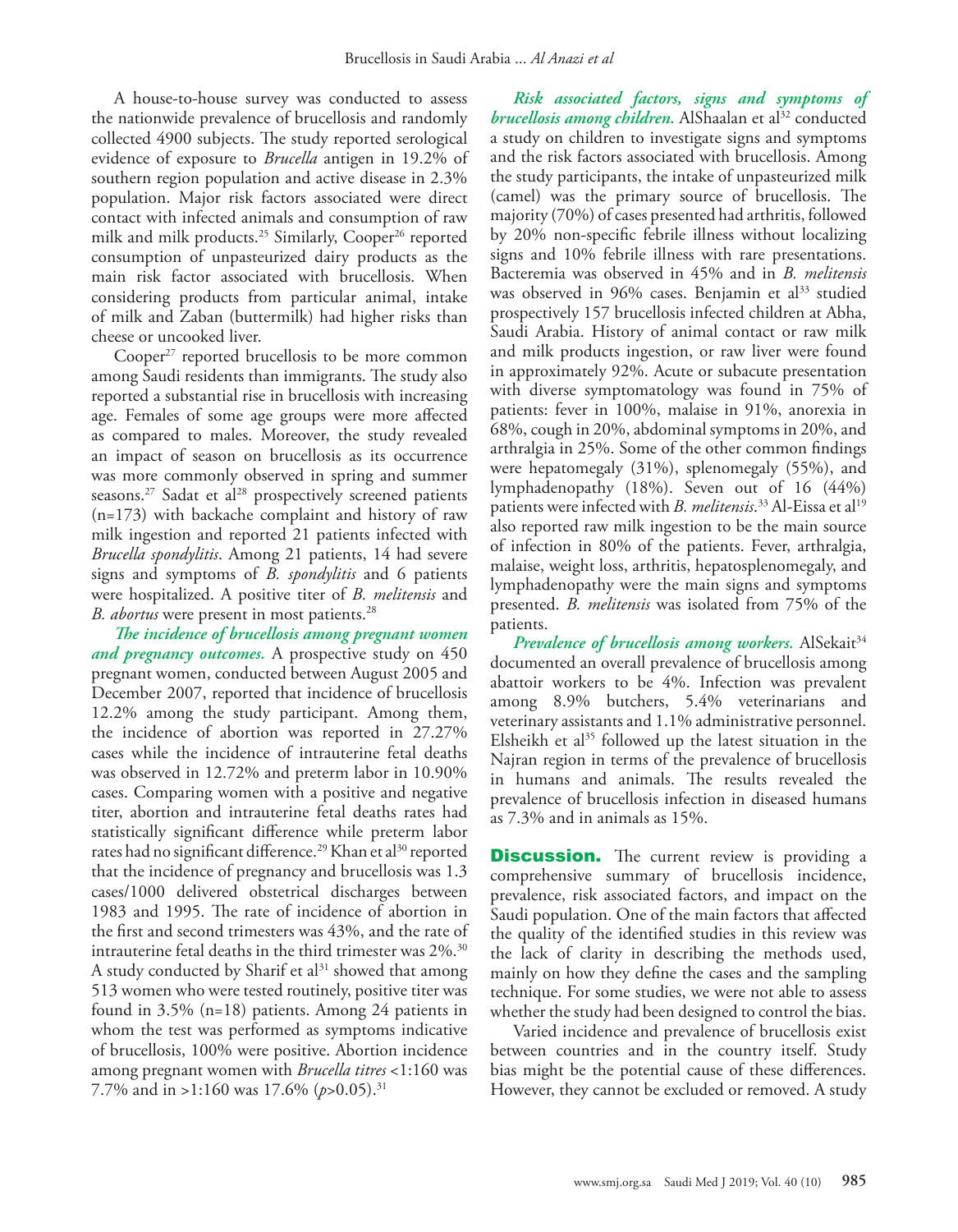conducted in the Southern region of Saudi Arabia on 4900 subjects reported active disease in 2.3% and serological evidence of exposure to *Brucella* antigen in 19.2%.[25](#page-6-33) However, a study in Riyadh on 1733 patients estimated the prevalence of brucellosis to be 8.8% (153 patients had positive brucellosis).[23](#page-6-18) Time and region of the study might be the 2 differentiating factors. Seroprevalence rates in developing countries from the Middle East also vary from 8% in Jordan<sup>36</sup> and 5% in Lebanon to 12% in Kuwait.<sup>37,38</sup> Low and middle-income countries had a higher prevalence than in developed countries. However, specific sub-groups of these populations such as Turkish immigrants in Germany are targets of brucellosis.[20](#page-6-17) In the United States, human brucellosis is uncommon. Prevalence is less than 0.5 cases per 100,000 persons and for the last 10 years, approximately 100 cases have been reported annually.[39](#page-7-0) In China, prevalence of human brucellosis increased from 0.92 cases/100,000 people to 2.62 cases/100,000 people from  $2004$  to  $2010.^{40}$  National statistics from the Saudi Arabian Ministry of Health has reported that brucellosis prevalence in 1990 was the highest with 72 cases/100,000 persons annually and had been consistent since 1996 with 32 and 38 cases/100,000 persons per year. $41$ 

Moreover, our review revealed that brucellosis prevalence rate among pregnant women ranges from 0.13% (1.3 cases/1000 delivered obstetrical discharges) to 12.2%.<sup>[29](#page-6-27)-31</sup> AlSekait<sup>34</sup> reported a 4% prevalence of brucellosis in abattoir workers, while, in the Najran region, the prevalence was 7.3% among farms and abattoir workers[.35](#page-6-32) There has been an improvement in the identification of cases in 2011, which might be due to one or combination of the following: data accuracy, appropriate diagnosis (using better screening tools) or increased awareness of brucellosis among health care providers. Seroprevalence of brucellosis among abattoir workers was  $37.6\%$  in Algeria<sup>42</sup> and  $4.1\%$  in Brazil.<sup>43</sup> Direct contact with infected animals and raw milk and milk products intake were the main risk factors associated with brucellosis[.10,](#page-6-9)[24-](#page-6-21)[26](#page-6-24) Likewise, the main source of infection in children was the consumption of unpasteurized milk<sup>[19](#page-6-28),[32](#page-6-31),[33](#page-6-29)</sup> as reported from a prospective study conducted on 157 brucellosis children at Abha, Saudi Arabia. A majority (92%) demonstrated history of contact with animals and consumption of raw milk and milk products. In addition, many other countries reported similar factors.[44](#page-7-5)[-46](#page-7-6) However, many studies also reported other robust risk factors such as fresh cheese and unpasteurized milk products.  $47-49$  $47-49$ 

Our review documented the most common presenting symptoms of brucellosis in Saudi patients

to be fever, hepatomegaly, splenomegaly, tendered spine, arthritis, and lymphadenopathy. Mild anemia, leukopenia, and relative lymphocytosis were common as well[.10](#page-6-9)[,22](#page-6-20)[,24](#page-6-21) *B. melitensis*, *B. abortus*, [28](#page-6-23) and *B. suis* were the most common infecting agents.24 Likewise, our review showed the most frequently encountered brucellosis symptoms among children as fever, arthralgia, malaise, weight loss, arthritis, hepatosplenomegaly, and lymphadenopathy and also the isolation of *B. melitensis*  species from most patients.<sup>[19](#page-6-28),[32](#page-6-31),[33](#page-6-29)</sup> It has been reported in the literature that almost every organ can be affected, and varied complications may occur.<sup>[50](#page-7-9),[51](#page-7-10)</sup>

In comparison to other bacterial infections, brucellosis causes more abortion, preterm labor, and intrauterine fetal deaths as reported by Hartigan.<sup>52</sup> Pregnant women with brucellosis have more chances of abortion and intrauterine fetal deaths than pregnant women without brucellosis.<sup>[29](#page-6-27)</sup> In pregnant women with brucellosis, spontaneous abortion incidence was 43% in first and second trimesters, and intrauterine fetal deaths rate was  $2\%$  in the third trimester;<sup>[30](#page-6-26),[53](#page-7-12),[54](#page-7-13)</sup> however, the study by Seoud et al<sup>[55](#page-7-14)</sup> contradicts and reports *Brucella* infection to play an insignificant role in abortion.

In order to decrease the incidence of brucellosis at the national level, substantial educational programs for healthcare workers, veterinary practitioners and cattle owners should be started in the high-risk areas covering the major risk factors associated with brucellosis as well as economic and zoonotic importance. Regular surveillance should be carried out to identify the status of this control and prevention programs.

This review limits our search for English-language papers. However, the majority of the studies conducted in the Arab world by research institutes and universities are in English. As we searched only PubMed, we might have missed some articles. In Saudi Arabia, of the major cross-sectional studies, few were observed for the prognosis, burden, and consequences of brucellosis on the society and healthcare services. Also, the findings of the included studies were not modified for test performance as they may show diversity as per the laboratory protocol and this information was not available.

 In conclusion, the contribute to brucellosis disease incidence/prevalence varied within regions. Brucellosis has a huge impact on human and has higher prevalence in developed countries. Also, the results presented brucellosis as a risk factor for adverse reproductive outcomes. The studies conducted in Saudi Arabia identified contact with diseased animals and raw milk and milk products ingestion as the main risk factors associated with brucellosis. Identified risk factors associated with brucellosis are modifiable and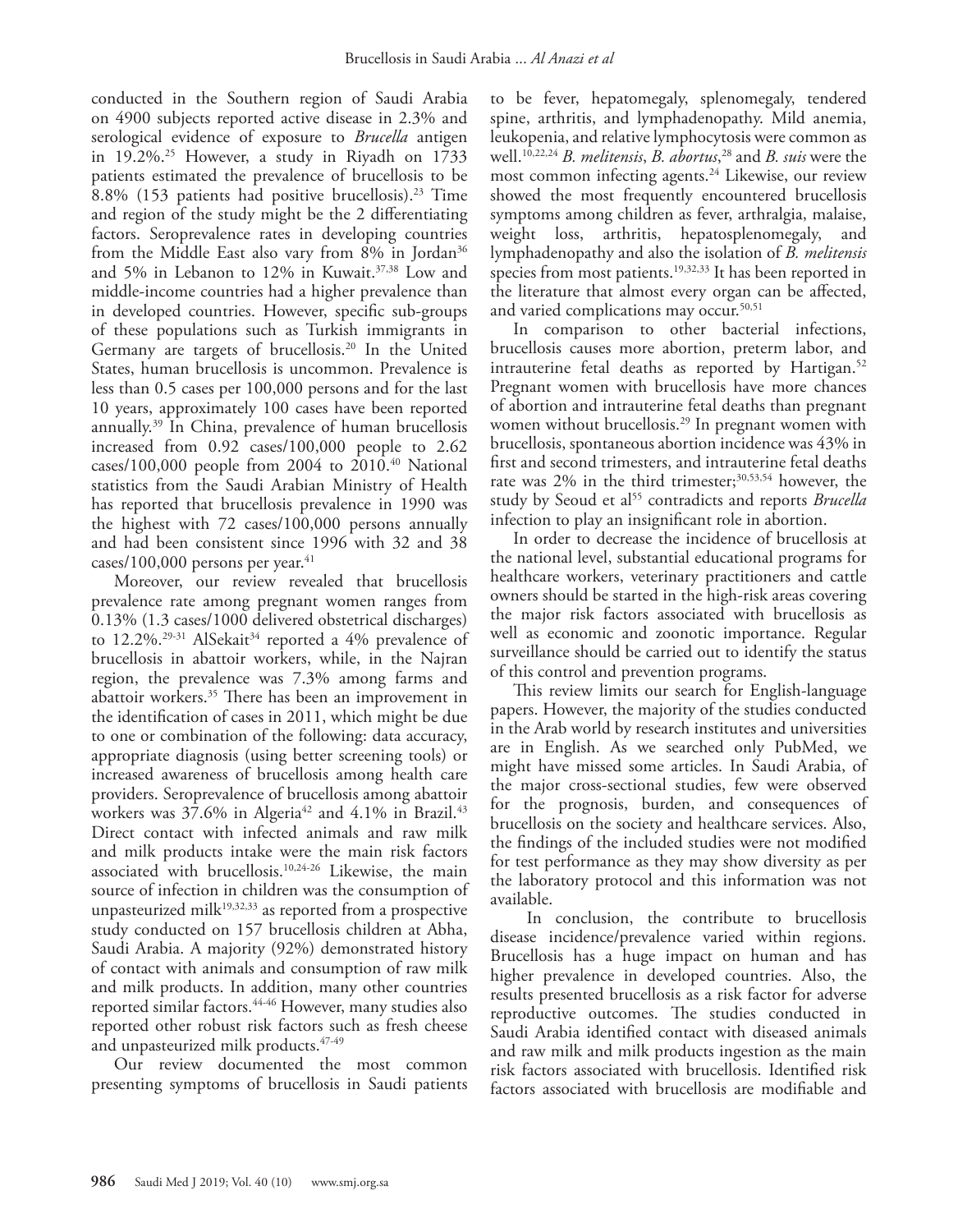by focusing on public awareness programs, such issues can be eradicated. High-quality studies and healthcare services are required to explore the prognosis and burden of these diseases on the Saudi society and this should be emphasized for future study.

#### References

- <span id="page-6-0"></span> 1. [Seleem MN, Boyle SM, Sriranganathan N. Brucellosis: a](https://www.ncbi.nlm.nih.gov/pubmed/19604656)  [re-emerging zoonosis.](https://www.ncbi.nlm.nih.gov/pubmed/19604656) *Vet Microbiol* 2010; 140: 392-398.
- <span id="page-6-1"></span> 2. [Godfroid J, Cloeckaert A, Liautard JP, Kohler S, Fretin D,](https://www.ncbi.nlm.nih.gov/pubmed/15845228)  [Walravens K, et al. From the discovery of the Malta fever's agent](https://www.ncbi.nlm.nih.gov/pubmed/15845228)  [to the discovery of a marine mammal reservoir, brucellosis has](https://www.ncbi.nlm.nih.gov/pubmed/15845228)  [continuously been a re-emerging zoonosis.](https://www.ncbi.nlm.nih.gov/pubmed/15845228) *Vet Res* 2005; 36: [313-326.](https://www.ncbi.nlm.nih.gov/pubmed/15845228)
- <span id="page-6-2"></span> 3. [McDermott JJ, Arimi SM. Brucellosis in sub-Saharan Africa:](https://www.ncbi.nlm.nih.gov/pubmed/12414138)  [epidemiology, control and impact.](https://www.ncbi.nlm.nih.gov/pubmed/12414138) *Vet Microbiol* 2002; 90: [111-134.](https://www.ncbi.nlm.nih.gov/pubmed/12414138)
- <span id="page-6-3"></span> 4. [Bernard F, Vincent C, Matthieu L, David R, James D.](https://www.ncbi.nlm.nih.gov/pubmed/15748756)  [Tuberculosis and brucellosis prevalence survey on dairy cattle](https://www.ncbi.nlm.nih.gov/pubmed/15748756)  [in Mbarara milk basin \(Uganda\).](https://www.ncbi.nlm.nih.gov/pubmed/15748756) *Prev Vet Med* 2005; 67: [267-281.](https://www.ncbi.nlm.nih.gov/pubmed/15748756)
- <span id="page-6-4"></span> 5. [Lopez MA. Brucellosis in Latin America. In: Young EJ, Corbel](https://www.crcpress.com/Brucellosis-Clinical-and-Laboratory-Aspects/Young-Corbel/p/book/9780849366611)  [MH, editors. Brucellosis: clinical and laboratory aspects. Boca](https://www.crcpress.com/Brucellosis-Clinical-and-Laboratory-Aspects/Young-Corbel/p/book/9780849366611)  [Raton \(FL\): CRC Press Inc; 1989. p. 151-161.](https://www.crcpress.com/Brucellosis-Clinical-and-Laboratory-Aspects/Young-Corbel/p/book/9780849366611)
- <span id="page-6-5"></span> 6. [Bingöl A, Yücemen N, Meço O. Medically treated intraspinal](https://www.ncbi.nlm.nih.gov/pubmed/10660022)  ["Brucella" granuloma.](https://www.ncbi.nlm.nih.gov/pubmed/10660022) *Surg Neurol* 199; 52: 570-576.
- <span id="page-6-6"></span> 7. [Corbel M. Brucellosis in humans and animals. World Health](http://www.who.int/csr/resources/publications/Brucellosis.pdf )  [Organization, Food and Agriculture Organization of the United](http://www.who.int/csr/resources/publications/Brucellosis.pdf )  [Nations, World Organization for Animal Health. \[Updated](http://www.who.int/csr/resources/publications/Brucellosis.pdf )  [2006, Accessed 2016 March 7\]. Available from](http://www.who.int/csr/resources/publications/Brucellosis.pdf ): http://www. who.int/csr/resources/publications/Brucellosis.pdf
- <span id="page-6-7"></span> 8. [Roth F, Zinsstag J, Orkhon D, Chimed-Ochir G, Hutton](https://www.ncbi.nlm.nih.gov/pubmed/14997239)  [G, Cosivi O, et al. Human health benefits from livestock](https://www.ncbi.nlm.nih.gov/pubmed/14997239)  [vaccination for brucellosis: case study.](https://www.ncbi.nlm.nih.gov/pubmed/14997239) *Bull World Health Organ* [2003; 81: 867-876.](https://www.ncbi.nlm.nih.gov/pubmed/14997239)
- <span id="page-6-8"></span> 9. [Perry BD. Animal disease impact on the poor: study results,](pdfs.semanticscholar.org/dadl/03172eadbcof1f94d3e82cc9cefd5dfa9.pdf )  [investing in animal health research to alleviate poverty.](pdfs.semanticscholar.org/dadl/03172eadbcof1f94d3e82cc9cefd5dfa9.pdf )  *[International Livestock Research Institute](pdfs.semanticscholar.org/dadl/03172eadbcof1f94d3e82cc9cefd5dfa9.pdf )* 2002: 67-77.
- <span id="page-6-9"></span>10. M[alik GM. A clinical study of brucellosis in adults in the Asir](https://www.ncbi.nlm.nih.gov/pubmed/9158043)  [region of southern Saudi Arabia.](https://www.ncbi.nlm.nih.gov/pubmed/9158043) *Am J Trop Med Hyg* 1997; 56: [375-377.](https://www.ncbi.nlm.nih.gov/pubmed/9158043)
- <span id="page-6-10"></span>11. [Fernandez-Prada CM, Zelazowska EB, Nikolich M, Hadfield](https://www.ncbi.nlm.nih.gov/pmc/articles/PMC152029/)  [Tl, Roop II RM, Robertson GL, et al. Interactions between](https://www.ncbi.nlm.nih.gov/pmc/articles/PMC152029/)  *Brucella melitensis* [and human phagocytes: bacterial surface](https://www.ncbi.nlm.nih.gov/pmc/articles/PMC152029/)  [O-Polysaccharide inhibits phagocytosis, bacterial killing,](https://www.ncbi.nlm.nih.gov/pmc/articles/PMC152029/)  [and subsequent host cell apoptosis.](https://www.ncbi.nlm.nih.gov/pmc/articles/PMC152029/) *Infect Immun* 2003*;* 71: [2110-2119.](https://www.ncbi.nlm.nih.gov/pmc/articles/PMC152029/)
- <span id="page-6-11"></span>12. [Billard E, Cazevieille C, Dornand J, Gross A. High susceptibility](https://www.ncbi.nlm.nih.gov/pmc/articles/PMC1307067/)  [of human dendritic cells to invasion by the intracellular](https://www.ncbi.nlm.nih.gov/pmc/articles/PMC1307067/)  pathogens *[Brucella suis, B. abortus,](https://www.ncbi.nlm.nih.gov/pmc/articles/PMC1307067/)* and *B. melitensis*. *Infect Immun* [2005; 73: 8418-8424.](https://www.ncbi.nlm.nih.gov/pmc/articles/PMC1307067/)
- <span id="page-6-12"></span>13. [Memish Z, Mah M, Khan MY, Aalmahmoud S, Alshaalan](https://www.ncbi.nlm.nih.gov/pubmed/10762113)  [M. Brucellosis: clinical and laboratory observations in 160](https://www.ncbi.nlm.nih.gov/pubmed/10762113)  [bacteremic patients.](https://www.ncbi.nlm.nih.gov/pubmed/10762113) *J Infect* 2000; 4: 59-63.
- <span id="page-6-13"></span>14. Hafez SM. The impact of uncontrolled animal importation and marketing on the prevalence of brucellosis in Saudi Arabia. *Ann Saudi Med* 1986; 6: S15-S18.
- <span id="page-6-15"></span>15. [Alshaalan MA, Memish ZA, Almahmoud SA, Alomari A,](https://www.ncbi.nlm.nih.gov/pubmed/12718832)  [Khan MY, Almuneef M, et al. Brucellosis in children: clinical](https://www.ncbi.nlm.nih.gov/pubmed/12718832)  [observations in 115 children.](https://www.ncbi.nlm.nih.gov/pubmed/12718832) *Int J Infect Dis* 2002; 6: 182-186.
- <span id="page-6-14"></span>16. [Pappas G, Papadimitriou P, Akritidis N, Christou L, Tsianos](https://www.ncbi.nlm.nih.gov/pubmed/?term=The+new+global+map+of+human+brucellosis) [EV. The new global map of human brucellosis.](https://www.ncbi.nlm.nih.gov/pubmed/?term=The+new+global+map+of+human+brucellosis) *Lancet Infect Dis* [2006; 6: 91-99.](https://www.ncbi.nlm.nih.gov/pubmed/?term=The+new+global+map+of+human+brucellosis)
- <span id="page-6-16"></span>17. Khan MY. Brucellosis: observations on 100 patients. *Ann Saudi Med* 1986; 6: 19-23.
- 18. [Kiel F, Khan MY. Analysis of 506 consecutive positive serologic](https://www.ncbi.nlm.nih.gov/pubmed/3624438) [tests for brucellosis in Saudi Arabia.](https://www.ncbi.nlm.nih.gov/pubmed/3624438) *J Clinical Microbiol* 1987; [25: 1384-1387.](https://www.ncbi.nlm.nih.gov/pubmed/3624438)
- <span id="page-6-28"></span>19. Al-Eissa YA, Kambal AM, al-Nasser MN, al-Habib SA, al-Fawaz IM, al-Zamil FA. Childhood brucellosis: a study of 102 cases. *Pediatr Infect Dis J* 1990; 9: 74-79.
- <span id="page-6-17"></span>20. [Almuneef M, Memish Z, Alshaalan M, Albanyan E, Alaloola S,](https://www.ncbi.nlm.nih.gov/pubmed/12678419) [Balkhy HH. Brucella melitensis bacteremia in children: review](https://www.ncbi.nlm.nih.gov/pubmed/12678419) of 62 cases. *J Chemother* [2003; 15: 76-80.](https://www.ncbi.nlm.nih.gov/pubmed/12678419)
- <span id="page-6-19"></span>21. [Aloufia AD, Memish ZA, Assiri AM, McNabbb SJ. Trends of](https://www.ncbi.nlm.nih.gov/pubmed/?term=Trends+of+reported+human+cases+of+brucellosis%2C+Kingdom+of+Saudi+Arabia%2C+2004-2012) [reported human cases of brucellosis, Kingdom of Saudi Arabia,](https://www.ncbi.nlm.nih.gov/pubmed/?term=Trends+of+reported+human+cases+of+brucellosis%2C+Kingdom+of+Saudi+Arabia%2C+2004-2012) 2004-2012. *[J Epidemiol Glob Health](https://www.ncbi.nlm.nih.gov/pubmed/?term=Trends+of+reported+human+cases+of+brucellosis%2C+Kingdom+of+Saudi+Arabia%2C+2004-2012)* 2016; 6: 11-18.
- <span id="page-6-20"></span>22. [Fallatah SM, Oduloju AJ, Al-Dusari SN, Fakunle YM. Human](https://www.ncbi.nlm.nih.gov/pubmed/?term=Fallatah+SM%2C+Oduloju+AJ%2C+Al-Dusari+SN%2C+Fakunle+YM.+Human+brucellosis+in+Northern+Saudi+Arabia.+Saudi+Med+J+2005%3B+26%3A1562-1562.) [brucellosis in Northern Saudi Arabia.](https://www.ncbi.nlm.nih.gov/pubmed/?term=Fallatah+SM%2C+Oduloju+AJ%2C+Al-Dusari+SN%2C+Fakunle+YM.+Human+brucellosis+in+Northern+Saudi+Arabia.+Saudi+Med+J+2005%3B+26%3A1562-1562.) *Saudi Med J* 2005; 26: [1562-1562.](https://www.ncbi.nlm.nih.gov/pubmed/?term=Fallatah+SM%2C+Oduloju+AJ%2C+Al-Dusari+SN%2C+Fakunle+YM.+Human+brucellosis+in+Northern+Saudi+Arabia.+Saudi+Med+J+2005%3B+26%3A1562-1562.)
- <span id="page-6-18"></span>23. [Talukder MA, Moaz A, Al Admawy O, Higham RH, Legaspi E.](https://www.ncbi.nlm.nih.gov/pubmed/?term=Talukder+MA%2C+Moaz+A%2C+Al+Admawy+O%2C+Higham+RH%2C+Legaspi+E.+Brucellosis%3A+experiences+in+Saudi+Arabia.+Dev+Biol+Stand+1984%3B++56%3A+597-599.) [Brucellosis: experiences in Saudi Arabia.](https://www.ncbi.nlm.nih.gov/pubmed/?term=Talukder+MA%2C+Moaz+A%2C+Al+Admawy+O%2C+Higham+RH%2C+Legaspi+E.+Brucellosis%3A+experiences+in+Saudi+Arabia.+Dev+Biol+Stand+1984%3B++56%3A+597-599.) *Dev Biol Stand* 1984; [56: 597-599.](https://www.ncbi.nlm.nih.gov/pubmed/?term=Talukder+MA%2C+Moaz+A%2C+Al+Admawy+O%2C+Higham+RH%2C+Legaspi+E.+Brucellosis%3A+experiences+in+Saudi+Arabia.+Dev+Biol+Stand+1984%3B++56%3A+597-599.)
- <span id="page-6-21"></span>24. [Elbeltagy KE. An epidemiological profile of brucellosis in](https://www.ncbi.nlm.nih.gov/pubmed/?term=Elbeltagy+KE.+An+epidemiological+profile+of+brucellosis+in+Tabuk+Province%2C+Saudi+Arabia.+East+Mediterr+Health+J+2001%3B+7%3A791-78.) [Tabuk Province, Saudi Arabia.](https://www.ncbi.nlm.nih.gov/pubmed/?term=Elbeltagy+KE.+An+epidemiological+profile+of+brucellosis+in+Tabuk+Province%2C+Saudi+Arabia.+East+Mediterr+Health+J+2001%3B+7%3A791-78.) *East Mediterr Health J* 2001; 7: [791-798.](https://www.ncbi.nlm.nih.gov/pubmed/?term=Elbeltagy+KE.+An+epidemiological+profile+of+brucellosis+in+Tabuk+Province%2C+Saudi+Arabia.+East+Mediterr+Health+J+2001%3B+7%3A791-78.)
- <span id="page-6-33"></span>25. [Alballa SR. Epidemiology of human brucellosis in southern](https://www.ncbi.nlm.nih.gov/pubmed/?term=Alballa+SR.+Epidemiology+of+human+brucellosis+in+southern+Saudi+Arabia.+J+Trop+Med+Hyg+1995%3B+98%3A+185-189.) Saudi Arabia. *J Trop Med Hyg* [1995; 98: 185-189.](https://www.ncbi.nlm.nih.gov/pubmed/?term=Alballa+SR.+Epidemiology+of+human+brucellosis+in+southern+Saudi+Arabia.+J+Trop+Med+Hyg+1995%3B+98%3A+185-189.)
- <span id="page-6-24"></span>26. [Cooper CW. Risk factors in transmission of brucellosis from](https://www.ncbi.nlm.nih.gov/pubmed/?term=Cooper+CW.+Risk+factors+in+transmission+of+brucellosis+from+animals+to+humans+in+Saudi+Arabia.+Trans+R+Soc+Trop+Med+Hyg+1992%3B+86%3A+206-209.) [animals to humans in Saudi Arabia.](https://www.ncbi.nlm.nih.gov/pubmed/?term=Cooper+CW.+Risk+factors+in+transmission+of+brucellosis+from+animals+to+humans+in+Saudi+Arabia.+Trans+R+Soc+Trop+Med+Hyg+1992%3B+86%3A+206-209.) *Trans R Soc Trop Med Hyg*  [1992; 86: 206-209.](https://www.ncbi.nlm.nih.gov/pubmed/?term=Cooper+CW.+Risk+factors+in+transmission+of+brucellosis+from+animals+to+humans+in+Saudi+Arabia.+Trans+R+Soc+Trop+Med+Hyg+1992%3B+86%3A+206-209.)
- <span id="page-6-22"></span>27. Cooper CW. The epidemiology of human brucellosis in a well[defined urban population in Saudi Arabia.](https://www.ncbi.nlm.nih.gov/pubmed/?term=defined+urban+population+in+Saudi+Arabia.+J+Trop+Med+Hyg+1991%3B+94%3A+416-422.) *J Trop Med Hyg*  [1991; 94: 416-422.](https://www.ncbi.nlm.nih.gov/pubmed/?term=defined+urban+population+in+Saudi+Arabia.+J+Trop+Med+Hyg+1991%3B+94%3A+416-422.)
- <span id="page-6-23"></span>28. [Sadat-Ali M, al-Mousa MS, al-Salem AH. Brucellosis as a cause](https://www.ncbi.nlm.nih.gov/pubmed/?term=Sadat-Ali+M%2C+al-Mousa+MS%2C+al-Salem+AH.+Brucellosis+as+a+cause+of+backache.+Trop+Geogr+Med+1991%3B+43%3A+148-151.) of backache. *Trop Geogr Med* [1991; 43: 148-151.](https://www.ncbi.nlm.nih.gov/pubmed/?term=Sadat-Ali+M%2C+al-Mousa+MS%2C+al-Salem+AH.+Brucellosis+as+a+cause+of+backache.+Trop+Geogr+Med+1991%3B+43%3A+148-151.)
- <span id="page-6-27"></span>29. [Elshamy M, Ahmed AI. The effects of maternal brucellosis on](https://www.ncbi.nlm.nih.gov/pubmed/?term=Elshamy+M%2C+Ahmed+AI.+The+effects+of+maternal+brucellosis+on+pregnancy+outcome.+J+Infect+Dev+Ctries+2008%3B+1%3B+2%3A+230-234) [pregnancy outcome.](https://www.ncbi.nlm.nih.gov/pubmed/?term=Elshamy+M%2C+Ahmed+AI.+The+effects+of+maternal+brucellosis+on+pregnancy+outcome.+J+Infect+Dev+Ctries+2008%3B+1%3B+2%3A+230-234) *J Infect Dev Ctries* 2008; 2: 230-234.
- <span id="page-6-26"></span>30. [Khan MY, Mah MW, Memish ZA. Brucellosis in pregnant](https://www.ncbi.nlm.nih.gov/pubmed/?term=Khan+MY%2C+Mah+MW%2C+Memish+ZA.+Brucellosis+in+pregnant+women.+Clin+Infect+Dis+2001%3B+32%3A+1172-1177.) women. *Clin Infect Dis* [2001; 32: 1172-1177.](https://www.ncbi.nlm.nih.gov/pubmed/?term=Khan+MY%2C+Mah+MW%2C+Memish+ZA.+Brucellosis+in+pregnant+women.+Clin+Infect+Dis+2001%3B+32%3A+1172-1177.)
- <span id="page-6-25"></span>31. [Sharif A, Reyes Z, Thomassen P. Screening for brucellosis in](https://www.ncbi.nlm.nih.gov/pubmed/?term=Sharif+A1%2C+Reyes+Z%2C+Thomassen+P.+Screening+for+brucellosis+in+pregnant+women.+J+Trop+Med+Hyg+1990%3B+93%3A42-3.) pregnant women. *J Trop Med Hyg* [1990; 93: 42-43.](https://www.ncbi.nlm.nih.gov/pubmed/?term=Sharif+A1%2C+Reyes+Z%2C+Thomassen+P.+Screening+for+brucellosis+in+pregnant+women.+J+Trop+Med+Hyg+1990%3B+93%3A42-3.)
- <span id="page-6-31"></span>32. [Shaalan MA, Memish ZA, Mahmoud SA, Alomari A, Khan MY,](https://www.ncbi.nlm.nih.gov/pubmed/?term=Shaalan+MA%2C+Memish+ZA%2C+Mahmoud+SA%2C+Alomari+A%2C+Khan+MY%2C+Almuneef+M%2C+Alalola+S.+Brucellosis+in+children%3A+clinical+observations+in+115+cases.+Int+J+Infect+Dis+2002%3B+6%3A+182-186.) [Almuneef M, et al. Brucellosis in children: clinical observations](https://www.ncbi.nlm.nih.gov/pubmed/?term=Shaalan+MA%2C+Memish+ZA%2C+Mahmoud+SA%2C+Alomari+A%2C+Khan+MY%2C+Almuneef+M%2C+Alalola+S.+Brucellosis+in+children%3A+clinical+observations+in+115+cases.+Int+J+Infect+Dis+2002%3B+6%3A+182-186.) in 115 cases. *Int J Infect Dis* [2002; 6: 182-186.](https://www.ncbi.nlm.nih.gov/pubmed/?term=Shaalan+MA%2C+Memish+ZA%2C+Mahmoud+SA%2C+Alomari+A%2C+Khan+MY%2C+Almuneef+M%2C+Alalola+S.+Brucellosis+in+children%3A+clinical+observations+in+115+cases.+Int+J+Infect+Dis+2002%3B+6%3A+182-186.)
- <span id="page-6-29"></span>33. [Benjamin B, Annobil SH. Childhood brucellosis in](https://www.ncbi.nlm.nih.gov/pubmed/?term=Benjamin+B%2C+Annobil+SH.+Childhood+brucellosis+in+southwestern+Saudi+Arabia%3A+a+5-year+experience.+J+Trop+Pediatr+1992%3B+38%3A+167-172.) [southwestern Saudi Arabia: a 5-year experience.](https://www.ncbi.nlm.nih.gov/pubmed/?term=Benjamin+B%2C+Annobil+SH.+Childhood+brucellosis+in+southwestern+Saudi+Arabia%3A+a+5-year+experience.+J+Trop+Pediatr+1992%3B+38%3A+167-172.) *J Trop Pediatr*  [1992; 38: 167-172.](https://www.ncbi.nlm.nih.gov/pubmed/?term=Benjamin+B%2C+Annobil+SH.+Childhood+brucellosis+in+southwestern+Saudi+Arabia%3A+a+5-year+experience.+J+Trop+Pediatr+1992%3B+38%3A+167-172.)
- <span id="page-6-30"></span>34. [AlSekait MA. Prevalence of brucellosis among abattoir workers](https://www.ncbi.nlm.nih.gov/pubmed/?term=AlSekait+MA.+Prevalence+of+brucellosis+among+abattoir+workers+in+Saudi+Arabia.+J+R+Soc+Health+1993%3B+113%3A+230-233.) in Saudi Arabia. *J R Soc Health* [1993; 113: 230-233.](https://www.ncbi.nlm.nih.gov/pubmed/?term=AlSekait+MA.+Prevalence+of+brucellosis+among+abattoir+workers+in+Saudi+Arabia.+J+R+Soc+Health+1993%3B+113%3A+230-233.)
- <span id="page-6-32"></span>35. [Elsheikh AA, Masoud EE, Mostafa MF, Elkhawanky MM.](https://www.ncbi.nlm.nih.gov/pubmed/?term=Seroprevalence+of+2+zoonotic+diseases+in+Southwestern+Saudi+Arabia.+Rift+Valley+fever+and+brucellosis) [Seroprevalence of 2 zoonotic diseases in Southwestern Saudi](https://www.ncbi.nlm.nih.gov/pubmed/?term=Seroprevalence+of+2+zoonotic+diseases+in+Southwestern+Saudi+Arabia.+Rift+Valley+fever+and+brucellosis) [Arabia. Rift Valley fever and brucellosis.](https://www.ncbi.nlm.nih.gov/pubmed/?term=Seroprevalence+of+2+zoonotic+diseases+in+Southwestern+Saudi+Arabia.+Rift+Valley+fever+and+brucellosis) *Saudi Med J* 2011; 32: [740-741.](https://www.ncbi.nlm.nih.gov/pubmed/?term=Seroprevalence+of+2+zoonotic+diseases+in+Southwestern+Saudi+Arabia.+Rift+Valley+fever+and+brucellosis)
- <span id="page-6-34"></span>36. [Dajani YF, Masoud AA, Barakat HF. Epidemiology and](https://www.ncbi.nlm.nih.gov/pubmed/?term=Dajani+YF%2C+Masoud+AA%2C+Barakat+HF.+Epidemiology+and+diagnosis+of+human+brucellosis+in+Jordan.+J+Trop+Med+Hyg+1989%3B+92%3A209-214.) [diagnosis of human brucellosis in Jordan.](https://www.ncbi.nlm.nih.gov/pubmed/?term=Dajani+YF%2C+Masoud+AA%2C+Barakat+HF.+Epidemiology+and+diagnosis+of+human+brucellosis+in+Jordan.+J+Trop+Med+Hyg+1989%3B+92%3A209-214.) *J Trop Med Hyg*  [1989; 92: 209-214.](https://www.ncbi.nlm.nih.gov/pubmed/?term=Dajani+YF%2C+Masoud+AA%2C+Barakat+HF.+Epidemiology+and+diagnosis+of+human+brucellosis+in+Jordan.+J+Trop+Med+Hyg+1989%3B+92%3A209-214.)
- <span id="page-6-35"></span>37. [Araj GF, Azzam RA. Seroprevalence of brucella antibodies](https://www.ncbi.nlm.nih.gov/pubmed/?term=Dajani+YF%2C+Masoud+AA%2C+Barakat+HF.+Epidemiology+and+diagnosis+of+human+brucellosis+in+Jordan.+J+Trop+Med+Hyg+1989%3B+92%3A209-214) [among persons in high-risk occupation in Lebanon.](https://www.ncbi.nlm.nih.gov/pubmed/?term=Dajani+YF%2C+Masoud+AA%2C+Barakat+HF.+Epidemiology+and+diagnosis+of+human+brucellosis+in+Jordan.+J+Trop+Med+Hyg+1989%3B+92%3A209-214) *Epidemiol Infect* [1996; 117: 281-288.](https://www.ncbi.nlm.nih.gov/pubmed/?term=Dajani+YF%2C+Masoud+AA%2C+Barakat+HF.+Epidemiology+and+diagnosis+of+human+brucellosis+in+Jordan.+J+Trop+Med+Hyg+1989%3B+92%3A209-214)
- <span id="page-6-36"></span>38. [Lulu AR, Araj GF, Khateeb MI, Mustafa MY, Yusuf AR, Fenech](https://www.ncbi.nlm.nih.gov/pubmed/3051080) [FF. Human brucellosis in Kuwait: a prospective study of 400](https://www.ncbi.nlm.nih.gov/pubmed/3051080) cases. *Q J Med* [1988; 66: 39-54.](https://www.ncbi.nlm.nih.gov/pubmed/3051080)